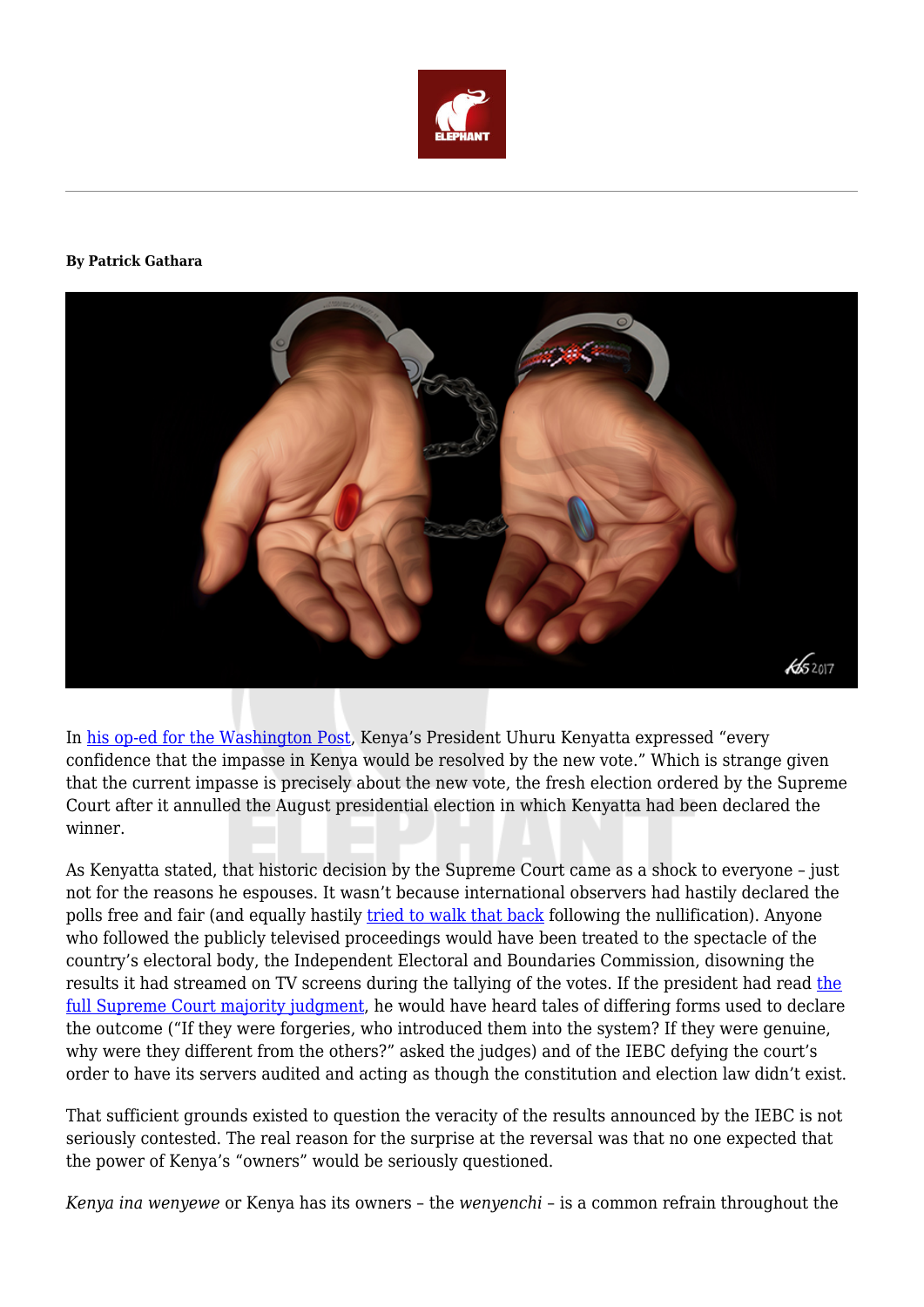country. What it refers to is the fact that the country is set up to work for very few individuals at the very top. This is a legacy of the country's colonial past, and the fact that President Kenyatta's predecessors, including his father, Kenya's first president, Jomo Kenyatta, failed to reform the colonial state they inherited from the British.

That sufficient grounds existed to question the veracity of the results announced by the IEBC is not seriously contested. The real reason for the surprise at the reversal was that no one expected that the power of Kenya's "owners" would be seriously questioned.

Yet the struggles to change that state were at the core of the independence struggle, and those debates were not just carried out in London, where Kenya's independence constitution was negotiated; even the Mau Mau [created a Parliament in the bush and debated the shape a free](https://www.academia.edu/1767783/Mau_Mau_the_revolutionary_force_from_Kenya) [country should take](https://www.academia.edu/1767783/Mau_Mau_the_revolutionary_force_from_Kenya). It is not, as President Kenyatta [asserted on the eve of the new vote](http://www.president.go.ke/2017/10/25/address-to-the-nation-by-his-excellency-hon-uhuru-kenyatta-c-g-h-president-of-the-republic-of-kenya-and-commander-in-chief-of-the-defence-forces-state-house-nairobi-25th-october-2017/) on 26 October, that "our forefathers fought and died for the right of the African to vote" in a political and economic system defined by the colonialists.

Sadly, these efforts were all betrayed. In 1992, the current Attorney-General, Githu Muigai, [described](http://gathara.blogspot.co.ke/2009/08/do-we-really-need-new-constitution.html) how this betrayal came about:

*"The colonial order had been one monolithic edifice of power that did not rely on any set of rules for legitimisation. When the independence constitution was put into place it was completely at variance with the authoritarian administrative structures that were still kept in place by the entire corpus of public law. Part of the initial amendments therefore involved an attempt – albeit misguided – to harmonise the operations of a democratic constitution with an undemocratic and authoritarian administrative structure. Unhappily instead of the latter being amended to fit the former, the former was altered to fit the latter with the result that the constitution was effectively downgraded."*

In effect, the colonial state, and its logic of extracting resources from the many to enrich a few *wenyenchi –* the political elite that replaced the British colonials at the apex of Kenya's political arrangement – prevailed. The renewed push for a new constitution in the 1990s, which culminated in the promulgation of the 2010 document, was another attempt to reconfigure the state. However, like its independence counterpart, the current constitution continues to face opposition from Kenya's "owners" who were content to allow a semblance of democracy as long as it did not fundamentally challenge their place at the top. Democracy was never meant to be real, but the September 1 annulment of the presidential election changed all that.

"I did not agree with that decision. But I accepted it," wrote Kenyatta. He was being disingenuous. The decision shook him – and his fellow "owners" – to the core. What followed was an emotional and frenzied attack on the courts led by the president himself. He branded the judges "*wakora*" or bandits and said that the judgment was a "judicial coup" that he promised to "revisit". Soon his supporters, led by David Murathe, the Vice-Chairperson of his Jubilee Party, were [openly extolling](https://www.the-star.co.ke/news/2017/09/30/be-a-dictator-to-save-kenya-jubilee-vice-chair-david-murathe-advises_c1644625) [the virtues of dictatorship](https://www.the-star.co.ke/news/2017/09/30/be-a-dictator-to-save-kenya-jubilee-vice-chair-david-murathe-advises_c1644625).

In the meantime, the president did not just "immediately return to campaigning, taking the case for a renewal of my mandate to the people of Kenya once again", as he claimed. In Parliament, his allies were busy changing electoral laws to essentially make it impossible for another presidential election to ever be annulled and to regularise the illegal acts of the IEBC. Even more worrying, this fit into a wider trend where democratic rights and freedoms were being progressively curtailed.

A [report by Amnesty International and Human Rights Watch](https://www.hrw.org/report/2017/10/15/kill-those-criminals/security-forces-violations-kenyas-august-2017-elections) claims that up to 67 people in opposition strongholds may have been killed by the police in the period following the August 8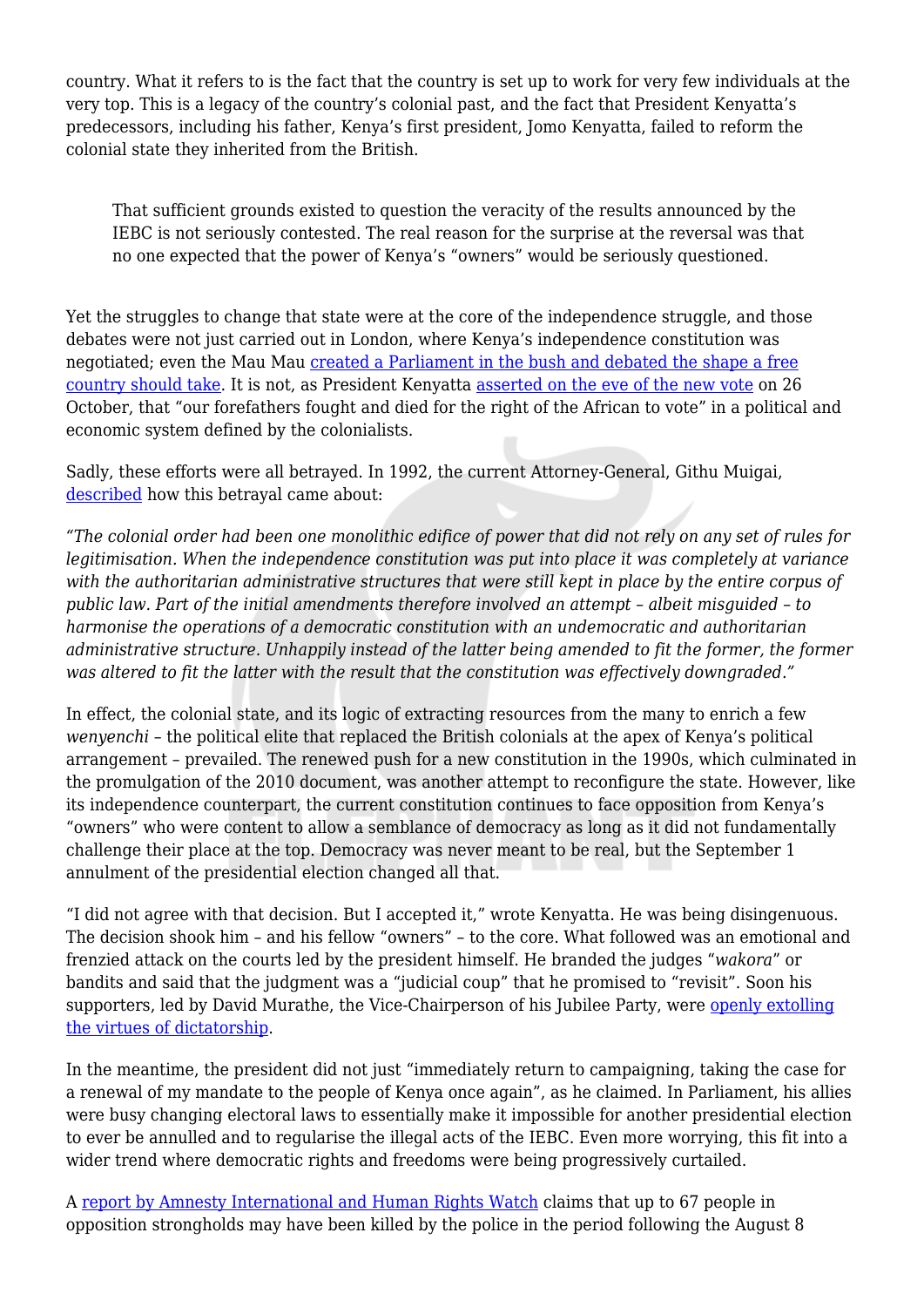election. Avenues for popular political participation – from the media to civil society to street protests – are being closed. As Kavuwa Musyoka describes this state of affiars in [Julia Steers' article](https://news.vice.com/story/kenyas-police-killings) on police killings in Nairobi's informal settlements, "It is democracy for the have-its. The have-nots do not have democracy. In the slums, democracy is not ours."

The insistence on holding this election thus had little to do with, as Kenyatta suggested, resolving the political impasse. Neither was the election about Kenyatta's main rival, Raila Odinga, whose "devotion to … democracy" can be questioned given his past willingness to [align with despots](http://www.irinnews.org/report/30707/kenya-kanu-ndp-merger-set-transform-national-politics) and [defend kleptocrats](http://allafrica.com/stories/200702050014.html) when it suited him. It was rather about putting down the democratic revolt that the Supreme Court threatened in September and ensuring that the owners stay in charge.

Even judges may not feel safe. Following [an attack on her bodyguard,](https://citizentv.co.ke/news/dcj-mwilus-driver-shot-by-gunmen-along-ngong-road-179758/) the Deputy Chief Justice Philomena Mwilu was unable to attend the scheduled hearing on the eve of the election of an urgent case at the Supreme Court seeking to have the 26 October election postponed, a possibility that Kenyatta had flatly rejected. Her absence, along with that of four other judges (two so far without explanation and another claiming she couldn't get a flight to Nairobi), meant the case could not be heard as the two available justices [could not constitute a quorum.](https://www.standardmedia.co.ke/article/2001258419/case-to-block-election-affected-by-lack-of-supreme-court-quorum)

It was in this context that the fresh election was being held. It was not entirely true, as the president asserted, that the international community had "declared support for the upcoming election". Prior to the election, Western diplomats [warned](http://www.bbc.com/news/world-africa-41719935) that "inflammatory rhetoric and attacks on the election commission made it more difficult to hold a legitimate poll". Before that, the IEBC Chairman Wafula Chebukati had declared that all his efforts to reform the commission had been frustrated and that he could not guarantee a free fair and credible poll. However, by the time he was announcing the election results on Monday this week, his tone had changed considerably. He declared that having received assurances of security and restraint from the police and the president, he had changed his mind about the IEBC's ability to carry out a free and fair election.

Around the world, elections do little to resolve political problems. From Afghanistan to Egypt and even in established democracies like the US and the UK, they tend to polarise public opinion rather than bring people together. The insistence on holding this election thus had little to do with, as Kenyatta suggested, resolving the political impasse. Neither was the election about Kenyatta's main rival, Raila Odinga, whose "devotion to … democracy" can be questioned given his past willingness to [align with despots](http://www.irinnews.org/report/30707/kenya-kanu-ndp-merger-set-transform-national-politics) and [defend kleptocrats](http://allafrica.com/stories/200702050014.html) when it suited him. It was rather about putting down the democratic revolt that the Supreme Court threatened in September and ensuring that the owners stay in charge.

The gambit [appears to have backfired](http://www.nation.co.ke/news/Uhuru-performs-dismally-in-Jubilee-and-Nasa-bedrocks/1056-4159438-f2eke1z/index.html). With Odinga refusing to participate in the election and calling for a boycott, Kenyatta's win was a foregone conclusion. However, the legitimacy of his victory was pegged on the voter turnout, which explains the shenanigans the IEBC has gone to seemingly massage the figures. Once again, as happened in August, the IEBC is running away from the data generated by its own voter identification and results transmission kits – known as KIEMS (Kenya Integrated Election Management System) kits – which were meant to periodically give turnout figures throughout the day as voting happened. Aside from [convoluted explanations](http://www.nation.co.ke/news/politics/IEBC-faced-with-tough-questions-on-presidential-votes-tallying/1064-4160316-40nwi2/index.html) for why it wouldn't be releasing the data from KIEMS, the elections body has also offered differing numbers, with Chebukati at one point offering what he would later call a "best estimate" of 48 per cent voter turnout, before paring that back to just over 6.5 million voters, or 33% with 91% of constituencies reporting. The lower figure tallies with media reports of depressed turnout throughout voting day, including in Kenyatta's strongholds.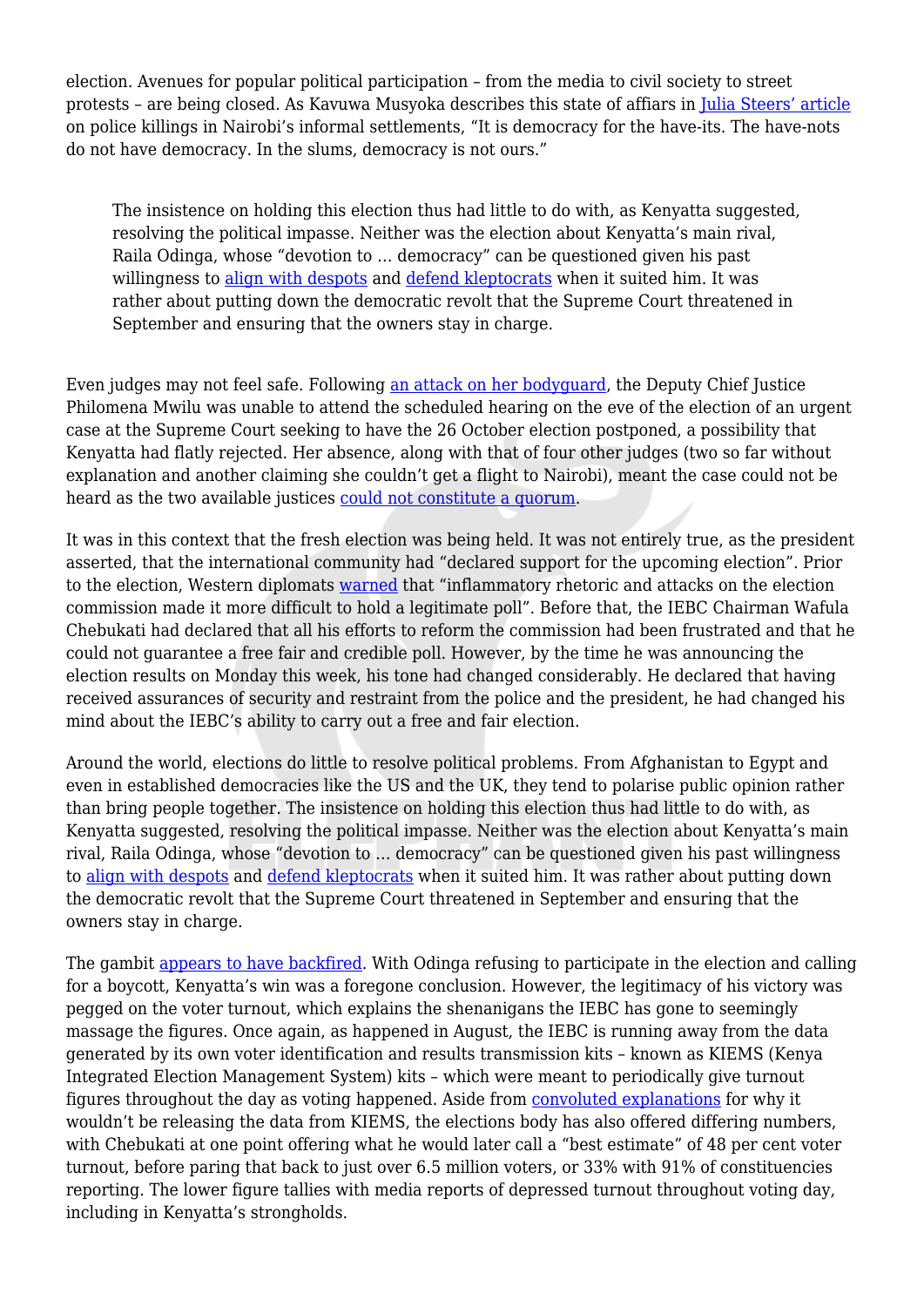A high turnout would have seen Kenyatta claim some measure of popular endorsement for his efforts to roll back the constitutional order. The opposite indicates serious misgivings about how the election was conducted even in his electoral backyard. Along with [a poll](https://www.capitalfm.co.ke/news/2017/09/84-pc-kenyans-want-polls-october-17-infotrak/) showing most Kenyans, including half of those in Kenyatta's strongholds, approved of the decision to annul the August election, this suggests that across the political divide, Kenyans prefer credible processes to fixed outcomes. And even though he claims vindication, the low turnout was not so much an endorsement of Odinga but rather a repudiation of the *wenyenchi's* schemes to frustrate the constitution.

A high turnout would have seen Kenyatta claim some measure of popular endorsement for his efforts to roll back the constitutional order. The opposite indicates serious misgivings about how the election was conducted even in his electoral backyard. Along with a poll showing most Kenyans, including half of those in Kenyatta's strongholds, approved of the decision to annul the August election, this suggests that across the political divide, Kenyans prefer credible processes to fixed outcomes. And even though he claims vindication, the low turnout was not so much an endorsement of Odinga but rather a repudiation of the *wenyenchi*'s schemes to frustrate the constitution.

So where does Kenya go from here? Kenyatta has said he is now [willing to talk to Raila Odinga](https://www.theguardian.com/world/2017/oct/26/kenyans-election-rerun-contested-kenyatta-odinga), though no one is sure what about. However, Kenyans should be wary of leaving the country's future to the two leaders. Kenya's political factions have historically not been interested in free and fair polls, but rather in retaining their ability to manipulate results while denying the same to their opponents.

Similarly, the issues that need to be addressed must go beyond the narrow political interests in carrying out a more legitimate election. Kenya's historical experience with politicians negotiating electoral reform teaches that politicians are not fundamentally interested in the people's right to choose their leaders, but in the politicians' ability to hold onto power. The inevitable horse-trading leads to minimal reforms and shortchanging of the electorate.

A good example of this was the effort to reform the IEBC last year where, off the bat, the politicians agreed they would [not change the constitution](http://mobile.nation.co.ke/news/Team-rules-out-changing-poll-date/1950946-3336882-iqlaiz/index.html) to give the Supreme Court more time to comprehensively deal with legal challenges to the outcome of the presidential election, currently limited to 14 days. This despite the fact that following the 2013 challenge to Kenyatta's election, the then Chief Justice, Willy Mutunga, had said that the court needed more time. The court ended up throwing the meat out of Odinga's case citing limited time, and declared the 2013 election free and fair. More worryingly, another Supreme Court judge would later admit that the court might have come to a different conclusion if it had been given more time.

Similarly, in the run-up to the 1997 polls, and following huge pressure for reform driven by civil society, parliamentary politicians ganged up to steal activists' thunder by agreeing to a set of minimum reforms that not only did away with many of the critical demands but which were also never entrenched in law. A decade later, President Mwai Kibaki's [repudiation](http://allafrica.com/stories/200701110917.html) of the "gentleman's agreement" that had allowed opposition politicians a say in the appointment of electoral commissioners fatally undermined the credibility of the 2007 elections and set the stage for the violence that followed, which killed over 1,300 people and displaced hundreds of thousands more.

Kenya cannot afford to leave its politics to the whims of its politicians. Any talks should be conducted within the context of a wider national dialogue that involves a wider cross-section of society, including representatives of civil society, workers as well as religious and business leaders. Similarly, the issues to be addressed must go beyond the narrow interests of political parties. The